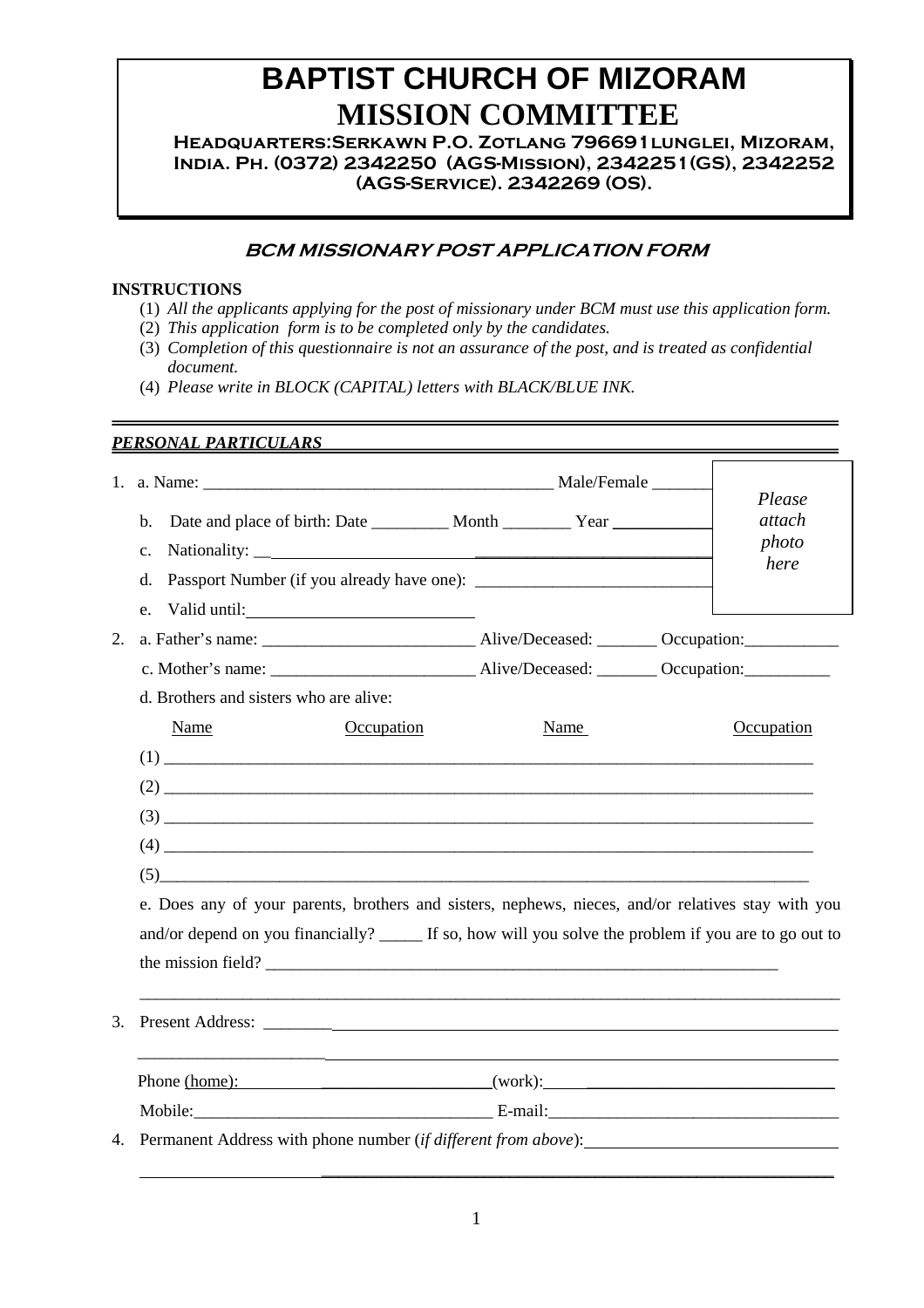| 5. | Marital Status (circle one):                                                                              |                                                                     |                                                                                             |  |  |  |  |  |  |
|----|-----------------------------------------------------------------------------------------------------------|---------------------------------------------------------------------|---------------------------------------------------------------------------------------------|--|--|--|--|--|--|
|    |                                                                                                           |                                                                     | SINGLE / ENGAGED / MARRIED / ANNULED / SEPARATED / REMARRIED / WIDOWED                      |  |  |  |  |  |  |
|    |                                                                                                           |                                                                     |                                                                                             |  |  |  |  |  |  |
|    | Children's names:                                                                                         |                                                                     |                                                                                             |  |  |  |  |  |  |
|    | <b>Names</b>                                                                                              | <b>Birth Dates</b>                                                  | Place of Birth                                                                              |  |  |  |  |  |  |
|    |                                                                                                           |                                                                     |                                                                                             |  |  |  |  |  |  |
|    |                                                                                                           |                                                                     |                                                                                             |  |  |  |  |  |  |
|    |                                                                                                           |                                                                     |                                                                                             |  |  |  |  |  |  |
|    |                                                                                                           |                                                                     |                                                                                             |  |  |  |  |  |  |
|    | Child expected? _________ If so, when                                                                     |                                                                     |                                                                                             |  |  |  |  |  |  |
|    |                                                                                                           |                                                                     |                                                                                             |  |  |  |  |  |  |
| 6. | Health:                                                                                                   |                                                                     |                                                                                             |  |  |  |  |  |  |
|    |                                                                                                           |                                                                     | a. How do you assess your present health? (please tick one): excellent / good / fair / poor |  |  |  |  |  |  |
|    | Have you ever received professional counseling for emotional or psychological problems?<br>$\mathbf{b}$ . |                                                                     |                                                                                             |  |  |  |  |  |  |
|    |                                                                                                           | (If so, give details in a separate sheet).                          |                                                                                             |  |  |  |  |  |  |
|    | $c_{\cdot}$                                                                                               | Children's health (please tick one): excellent / good / fair / poor |                                                                                             |  |  |  |  |  |  |

## *QUALIFICATIONS (EDUCATION)*

**NOTE:** *Minimum educational qualification required for a missionary under BCM will be mentioned in the advertisement according to the post.* 

- 7. General (Secular) Education:
	- a. List all educational (secular) institutions you have attended, including High School.

|                | Institution (full name)                                                                                                                                                                                                                                                                                             | Date Entered | Date Completed | Diploma/Degree            |
|----------------|---------------------------------------------------------------------------------------------------------------------------------------------------------------------------------------------------------------------------------------------------------------------------------------------------------------------|--------------|----------------|---------------------------|
|                | (1)                                                                                                                                                                                                                                                                                                                 |              |                |                           |
|                | (2)                                                                                                                                                                                                                                                                                                                 |              |                |                           |
|                | $\left(3\right)$                                                                                                                                                                                                                                                                                                    |              |                |                           |
|                | (4)                                                                                                                                                                                                                                                                                                                 |              |                |                           |
| $\mathbf{b}$ . | If currently studying, when will you finish, and what diploma or degree will you receive?                                                                                                                                                                                                                           |              |                |                           |
| $\mathbf{c}$ . |                                                                                                                                                                                                                                                                                                                     |              |                |                           |
| d.             | What other languages have you studied, level of proficiency: Please grade yourself from 1 to 3.<br>(No.3 being very proficient)<br><b>Languages</b>                                                                                                                                                                 | Proficiency  |                | Spoken for (years/months) |
|                | $(1)$ $\overline{\phantom{a}}$                                                                                                                                                                                                                                                                                      |              |                |                           |
|                |                                                                                                                                                                                                                                                                                                                     |              |                |                           |
|                | $\frac{1}{2}$ $\frac{1}{2}$ $\frac{1}{2}$ $\frac{1}{2}$ $\frac{1}{2}$ $\frac{1}{2}$ $\frac{1}{2}$ $\frac{1}{2}$ $\frac{1}{2}$ $\frac{1}{2}$ $\frac{1}{2}$ $\frac{1}{2}$ $\frac{1}{2}$ $\frac{1}{2}$ $\frac{1}{2}$ $\frac{1}{2}$ $\frac{1}{2}$ $\frac{1}{2}$ $\frac{1}{2}$ $\frac{1}{2}$ $\frac{1}{2}$ $\frac{1}{2}$ |              |                |                           |
|                | $(4)$ $\overline{\phantom{a}}$                                                                                                                                                                                                                                                                                      |              |                |                           |
|                |                                                                                                                                                                                                                                                                                                                     |              |                |                           |
|                |                                                                                                                                                                                                                                                                                                                     |              |                |                           |
|                | (7)                                                                                                                                                                                                                                                                                                                 |              |                |                           |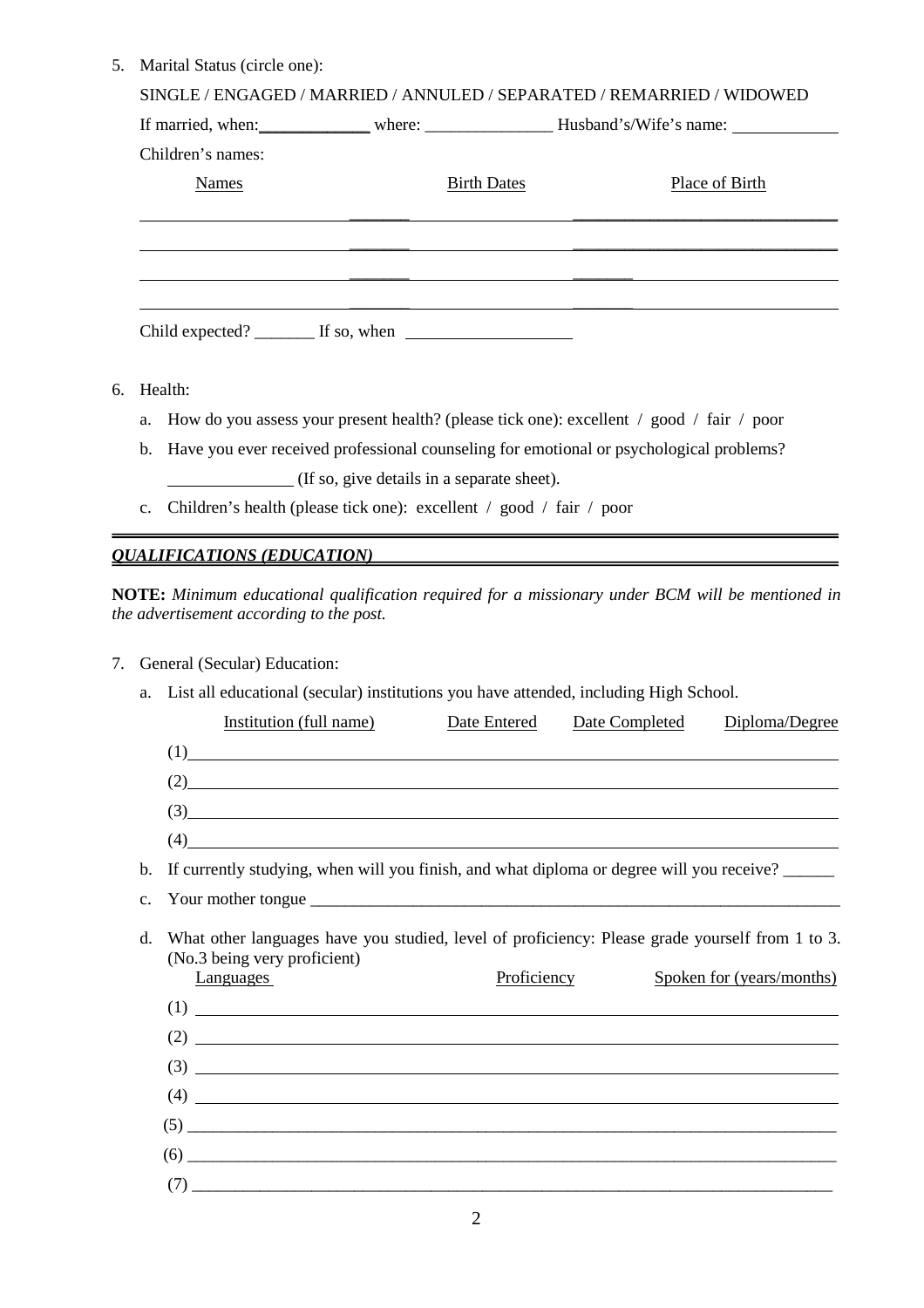#### 8. Christian Education

| a. Please list any theological education or Bible course(s) taken: |             |          |                                                                                                                                                                                                                                          |  |  |  |  |  |
|--------------------------------------------------------------------|-------------|----------|------------------------------------------------------------------------------------------------------------------------------------------------------------------------------------------------------------------------------------------|--|--|--|--|--|
|                                                                    | Course      | Duration | Year of graduation (completion)                                                                                                                                                                                                          |  |  |  |  |  |
|                                                                    |             |          |                                                                                                                                                                                                                                          |  |  |  |  |  |
|                                                                    |             |          |                                                                                                                                                                                                                                          |  |  |  |  |  |
|                                                                    |             |          |                                                                                                                                                                                                                                          |  |  |  |  |  |
|                                                                    |             |          |                                                                                                                                                                                                                                          |  |  |  |  |  |
|                                                                    |             |          |                                                                                                                                                                                                                                          |  |  |  |  |  |
|                                                                    |             |          |                                                                                                                                                                                                                                          |  |  |  |  |  |
|                                                                    |             |          |                                                                                                                                                                                                                                          |  |  |  |  |  |
|                                                                    |             |          |                                                                                                                                                                                                                                          |  |  |  |  |  |
|                                                                    |             |          |                                                                                                                                                                                                                                          |  |  |  |  |  |
|                                                                    | Institution |          | b. If currently studying at seminary/Bible College, please indicate the course and expected year of<br>9. a. Of the books you have read, please name those which you have found most helpful spiritually.<br>$\frac{1}{2}$<br>(2)<br>(3) |  |  |  |  |  |

#### *WORK & MINISTRY EXPERIENCE*

12. a. Please list all your employments (working and ministry experiences) since graduation from university, seminary, Bible College, etc. Please also include self-employment if (own business) if applicable. Use separate sheet if necessary.

|         |  | Employer (Church, government, company, etc) |  |                                                                              | Type of Work | Dates |  |
|---------|--|---------------------------------------------|--|------------------------------------------------------------------------------|--------------|-------|--|
|         |  |                                             |  | $(1)$ $\qquad$                                                               |              |       |  |
|         |  |                                             |  |                                                                              |              |       |  |
|         |  |                                             |  |                                                                              |              |       |  |
|         |  |                                             |  | (4)                                                                          |              |       |  |
|         |  |                                             |  | b. Any special skills/ gifts/ interests?                                     |              |       |  |
|         |  |                                             |  |                                                                              |              |       |  |
| $c_{-}$ |  |                                             |  | Skills in manual work (car maintenance, driving, electrical, plumbing, etc.) |              |       |  |
|         |  |                                             |  |                                                                              |              |       |  |
|         |  |                                             |  |                                                                              |              |       |  |

## *USE OF TOBACO, BETEL NUT, ADDICTIVE DRUGS & ALCHOHOLIC DRINKS*

13. In order to comply with the policy and practice of evangelical churches in other places, BCM Mission Department has a policy on the use of tobacco, betel nut, addictive drugs, and alcoholic drinks. These include total abstinence from these substances in some places where BCM missionaries serve.

(a) Do you use any of these now? \_\_\_\_\_\_\_\_\_\_\_\_ If so, which and to what extent?

 (b) Would you be able to comply unreservedly with this policy if accepted by BCM Mission Board? Yes Or No.